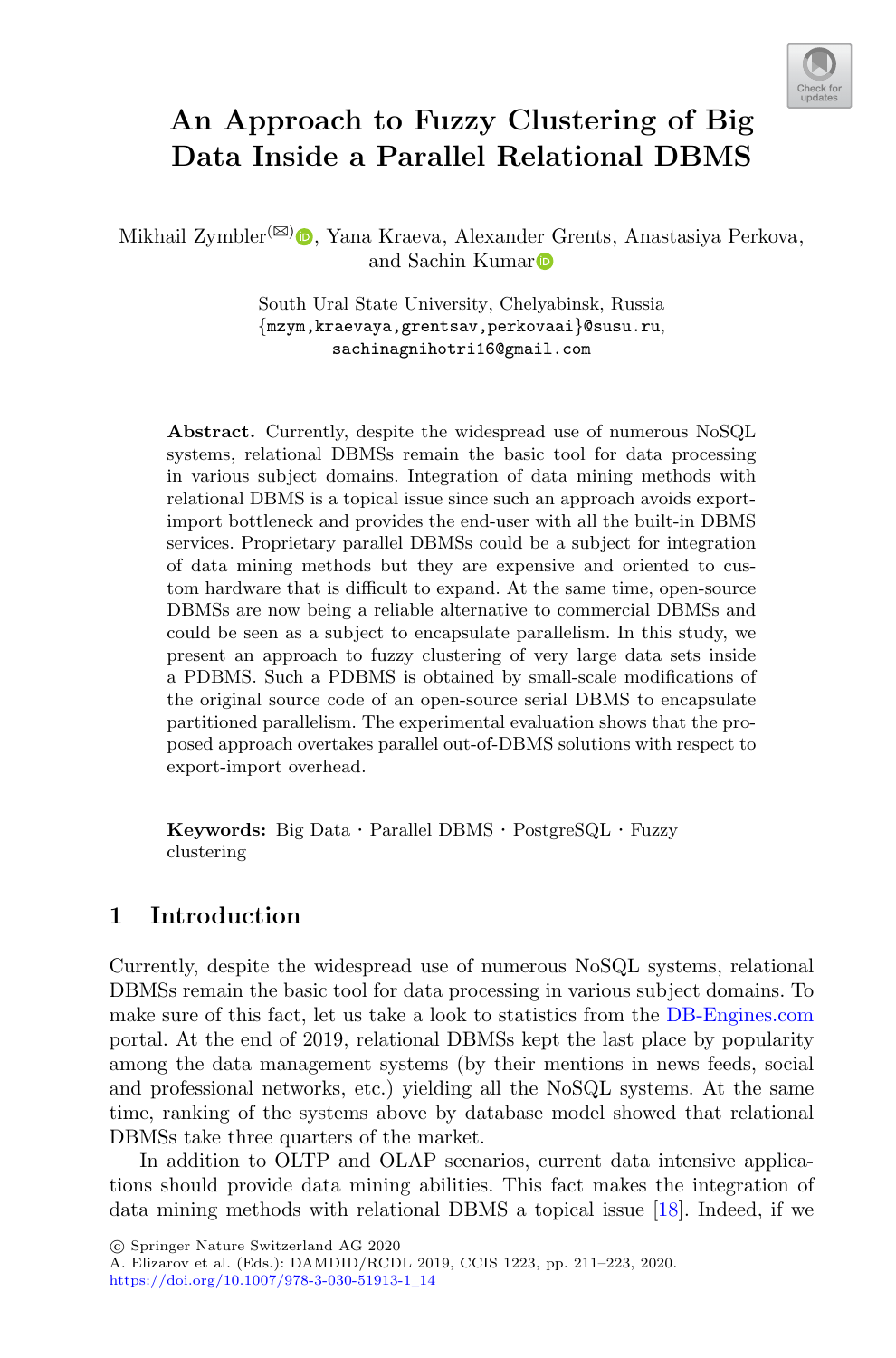consider DBMS only as a fast and reliable data repository, we get significant overhead for export large data volumes outside a DBMS, changing data format, and import results of analysis back into a DBMS. Moreover, such an integration provides the end-user with all the built-in DBMS services (query optimization, data consistency and security, etc.).

Nowadays, Big Data phenomenon demands parallel DBMSs (PDBMSs) to processing very large databases. Proprietary PDBMSs could be a subject for integration of data mining methods but they are expensive and oriented to custom hardware that is difficult to expand. Open-source DBMSs are now being a reliable alternative to commercial DBMSs but there is a lack of open-source parallel DBMSs since the development of such a complex software system is rather expensive and takes a lot of time.

This paper is a revised and extended version of the invited talk [\[31\]](#page-12-0). In the paper, we present an approach to fuzzy clustering of very large data sets inside a PDBMS. Such a PDBMS is obtained by small-scale modifications of the original source code of an open-source serial DBMS to encapsulate partitioned parallelism. The paper is structured as follows. Section [2](#page-1-0) contains a short overview of related work. Section [3](#page-2-0) describes a method of encapsulation of partitioned parallelism into serial DBMS. In Sect. [4,](#page-4-0) we present fuzzy clustering algorithm for PDBMS described above. In Sect. [5,](#page-8-0) we give the results of the experimental evaluation of our approach. Finally, Sect. [6](#page-9-0) summarizes the results obtained and suggests directions for further research.

### <span id="page-1-0"></span>**2 Related Work**

Research on the integration of data analytic methods with relational DBMS started as far as data mining became full-fledged scientific discipline. First investigators proposed mining query languages [\[7,](#page-10-0)[10](#page-10-1)] and SQL extensions for data mining [\[15,](#page-10-2)[29\]](#page-11-1). There are SQL implementations of algorithms to solve data mining basic problems, namely association rules [\[26](#page-11-2)[,27](#page-11-3)], classification [\[19](#page-11-4),[25\]](#page-11-5), and clustering  $[16,17]$  $[16,17]$  $[16,17]$ , as well as graph mining problems  $[14,21]$  $[14,21]$  $[14,21]$ .

The MADlib library [\[8](#page-10-6)] provides many data mining methods inside PostgreSQL. The MADlib exploits user-defined aggregates (UDAs), user-defined functions (UDFs), and a sparse matrix C library to provide efficient data processing on disk and in memory.

The Bismarck system [\[5\]](#page-10-7) exploits UDFs as a convenient interface for in-DBMS data mining. The Bismarck supports logistic regression, support vector machines and other mining methods, which are based on incremental gradient descent technique.

The DAnA system [\[13](#page-10-8)] automatically maps a high-level specification of in-DBMS analytic queries to the FPGA accelerator. The accelerator implementation is generated from an UDF, expressed as part of a SQL query in a Pythonembedded Domain-Specific Language. The DAnA supports striders, a special hardware structures that directly interface with the buffer pool of the DBMS to extract and clean the data tuples, and pass the data to FPGA.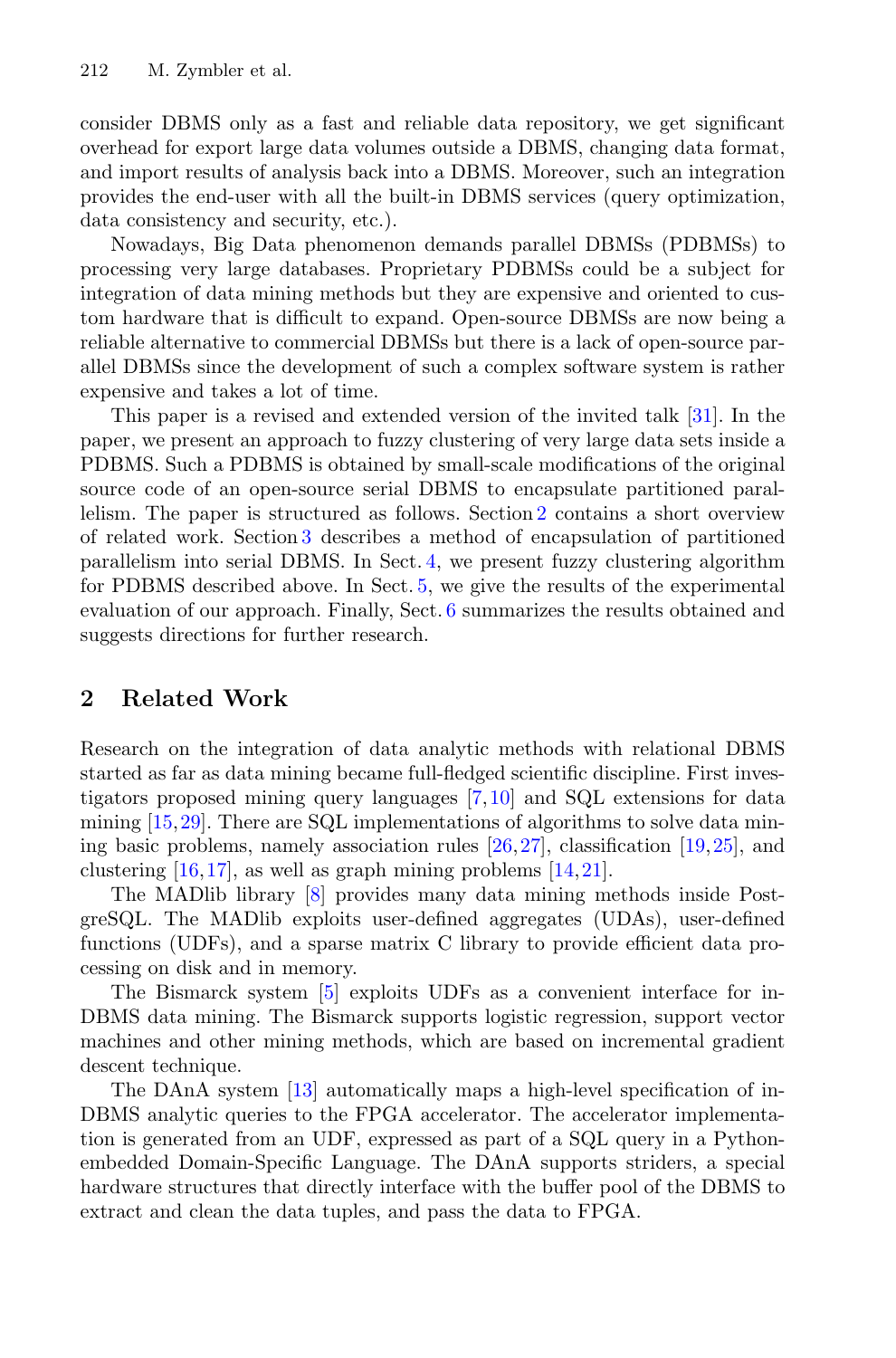This paper extends our previous research as follows. In  $[23,24]$  $[23,24]$  $[23,24]$ , we presented an approach to encapsulation parallel mining algorithms for many-core accelerators into an open-source DBMS (with PostgreSQL as an example) for small-scale data sets. In [\[20,](#page-11-9)[22\]](#page-11-10), we developed a method for encapsulation parallelism into an open-source DBMS (with PostgreSQL as an example). In this paper, we apply the resulting PDBMS to fuzzy clustering very large data sets, extending our previous in-PostgreSQL fuzzy clustering algorithm [\[16\]](#page-10-3).

### <span id="page-2-0"></span>**3 Encapsulation of Partitioned Parallelism into a Serial DBMS**

#### **3.1 Basic Ideas**

Our development is based on the concept of the partitioned parallelism  $[4]$  $[4]$ , which assumes the following. Let us consider a computer cluster as a set of alike computers (nodes) connected with high-speed network where each node is equipped with its own main memory and disk, and has an instance of PDBMS installed.

Each database table is fragmented into a set of horizontal partitions according to the number of nodes in the cluster, and partitions are distributed across nodes. The way of partitioning is defined by a fragmentation function (a table is associated with its own fragmentation function), which takes a tuple of the table as an input and returns a node where the tuple should be stored. One of the table attributes is declared as a partitioning attribute to be an argument of the fragmentation function.

One of the PDBMS instances is declared as a coordinator. A retrieve query is executed independently by all the PDBMS instances where each instance processes its own database partition and generates a partial query result, and then partial results are merged by the coordinator into the resulting table.



<span id="page-2-1"></span>Fig. 1. Structure of the EXCHANGE operator

To implement the schema described above, PDBMS engine provides the EXCHANGE operator [\[28\]](#page-11-11). Such an operator is inserted into a serial query plan and encapsulates all the details related to parallelism. EXCHANGE is a composite operator (see Fig. [1\)](#page-2-1) with two attributes, namely port and distribution function.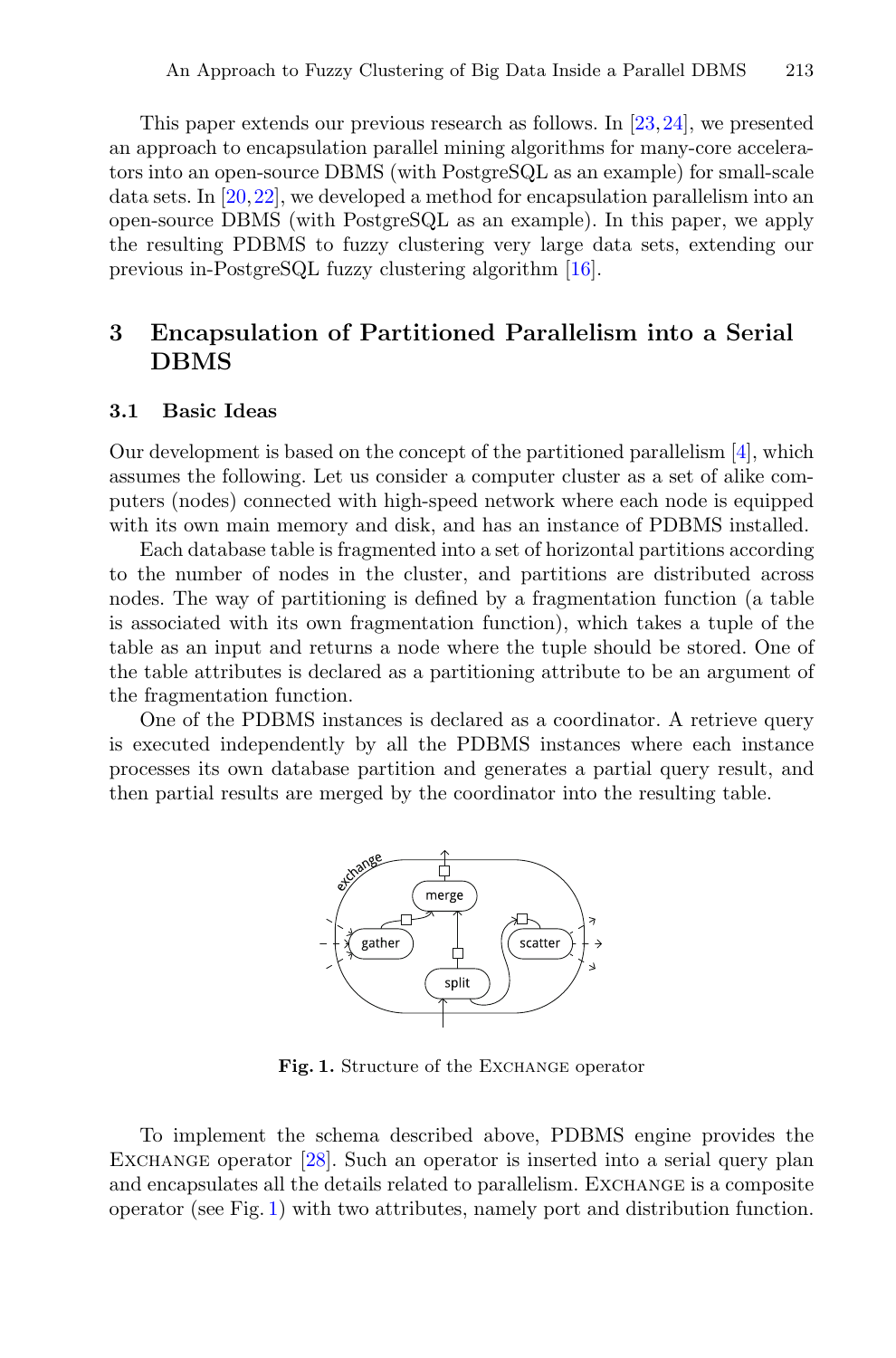Port is serial number of the Exchange operator in the query plan to provide concordance of all the query plans of PDBMS instances. The distribution function takes a tuple as an input and returns a number of the instance where the tuple should be processed.

The Split operator computes the distribution function for an input tuple. If the tuple is to be processed by the current instance, it passed to the Merge operator. Otherwise, the tuple is passed to the Scatter operator to be sent to the respective instance. The GATHER operator receives tuples from other instances and passes them to Merge. The Merge operator alternately combines the tuple streams from SPLIT and GATHER.

Exchange provides data transfers in case of queries where tables are joined, and partitioning attribute of the table(s) does not match to join attribute. Also, Exchange with distribution function identical to the coordinator number being inserted into the root of a query plan, provides merging partial results of the query into the resulting table.

### **3.2 Implementation with PostgreSQL**

Open-source DBMSs are now being a reliable alternative to commercial DBMSs. In this regard, an idea of obtaining a PDBMS by small-scale modifications of the original source code of an open-source serial DBMS to encapsulate partitioned parallelism looks promising. PargreSQL [\[20,](#page-11-9)[22\]](#page-11-10) is an example of PDBMS implemented on top of PostgreSQL in an above-mentioned way.



<span id="page-3-0"></span>**Fig. 2.** Structure of PargreSQL

Figure [2](#page-3-0) depicts module structure of PargreSQL. The original open-source DBMS is considered as one of PDBMS subsystems. Novel subsystems extend PargreSQL as follows.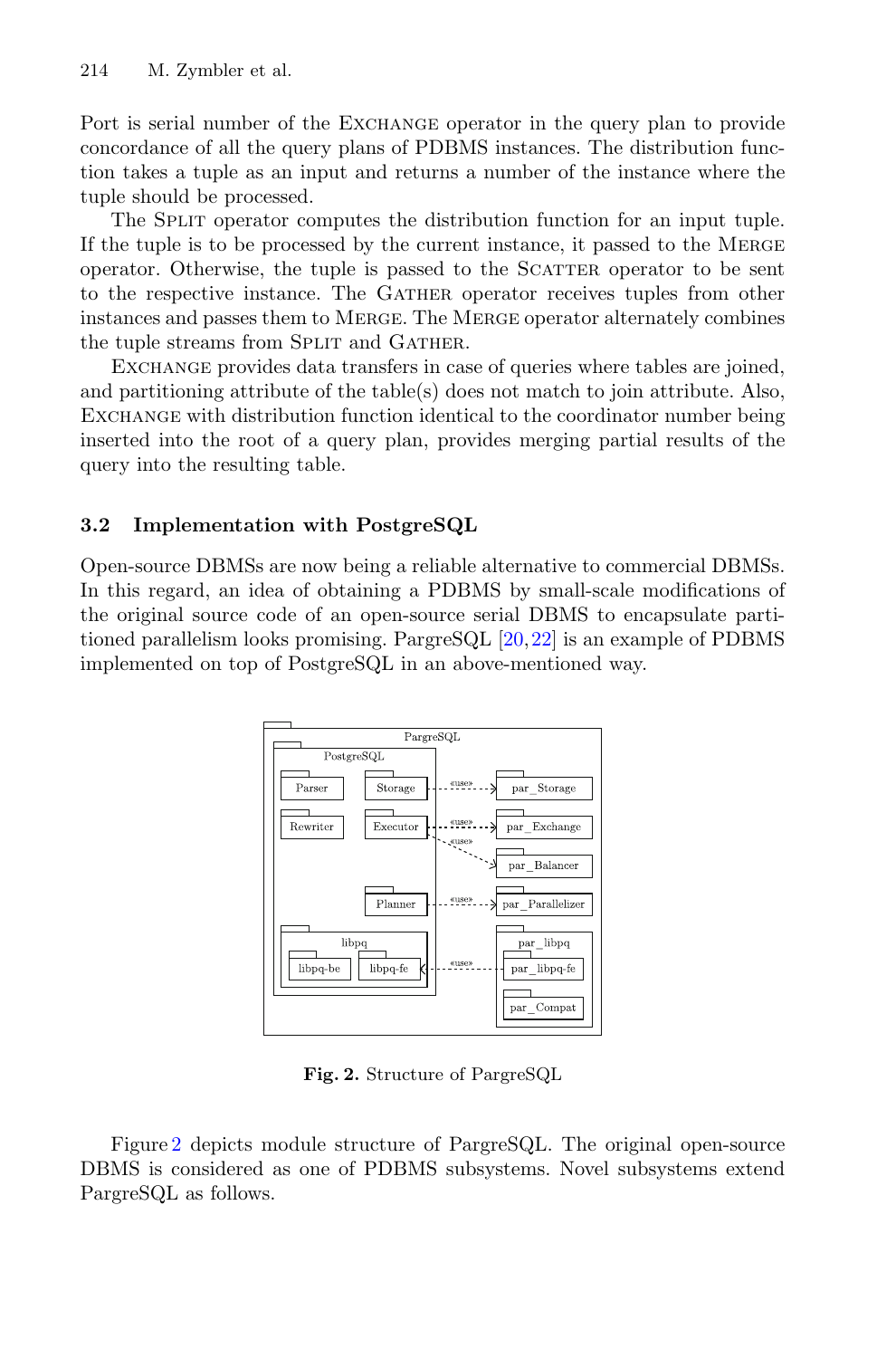The *par Storage* subsystem provides metadata on partitioning in PDBMS dictionary. In PargreSQL, each table should contain at least one integer column to be a partitioning attribute. Thus, each CREATE TABLE command should be ended by the (WITH FRAGATTR=*pa*) clause to provide the table's fragmentation function as pa mod P where pa is partitioning attribute and P is the number of PDBMS instances.

The *par Exchange* subsystem implements the Exchange operator described above. The *par Parallelizer* subsystem inserts Exchanges into the appropriate places of a query plan given from PostgreSQL.

The *par libpq* subsystem is a modified version of the PostgreSQL libpq library. Being a wrapper over the original PostgreSQL libpq-fe front-end, the *par libpq-fe* provides connection of a client to all the PDBMS instances and replicates a query to each PargreSQL engine.

The *par Compat* subsystem is a set of C preprocessor macros that change the original PostgreSQL API calls into the PargreSQL API calls to provide transparent migration of PostgreSQL applications to PargreSQL.

In the end, resulting parallel DBMS is obtained by modifications that took less than one per cent of whole source code of PostgreSQL.

### <span id="page-4-0"></span>**4 Fuzzy Clustering Inside a Parallel DBMS**

Clustering could be seen as a task of grouping a finite set of objects from finitedimensional metric space in such a way that objects in the same group (called a cluster) are closer (with respect to a chosen distance function) to each other than to those in other groups (clusters). Hard clustering implies that each object must belong to a cluster or not. In fuzzy clustering, each object belongs to each cluster to a certain membership degree. Fuzzy C-means (FCM) [\[3\]](#page-10-10) is the one of the most widely used fuzzy clustering algorithm.

Further, in Sect. [4.1,](#page-4-1) we give notations and definitions regarding FCM, and in Sect. [4.2,](#page-5-0) we show in-PDBMS implementation of FCM.

#### <span id="page-4-1"></span>**4.1 Notations and Definitions**

Let  $X = \{x_1, \ldots, x_n\}$  is a set of objects to be clustered where an object  $x_i \in \mathbb{R}^d$ . Let  $k \in \mathbb{N}$  is the number of clusters where each cluster is identified by a number from 1 to k. Then  $C \in \mathbb{R}^{k \times d}$  is the *matrix of centroids* where  $c_i \in \mathbb{R}^d$  is center of a j-th cluster.

Let  $U \in \mathbb{R}^{n \times k}$  is the *matrix of memberships* where  $u_{ij} \in \mathbb{R}$  reflects membership of an object  $x_i$  to a centroid  $c_j$  and the following holds:

<span id="page-4-2"></span>
$$
\forall i, j \quad u_{ij} \in [0; 1], \quad \forall i \quad \sum_{j=1}^{k} u_{ij} = 1. \tag{1}
$$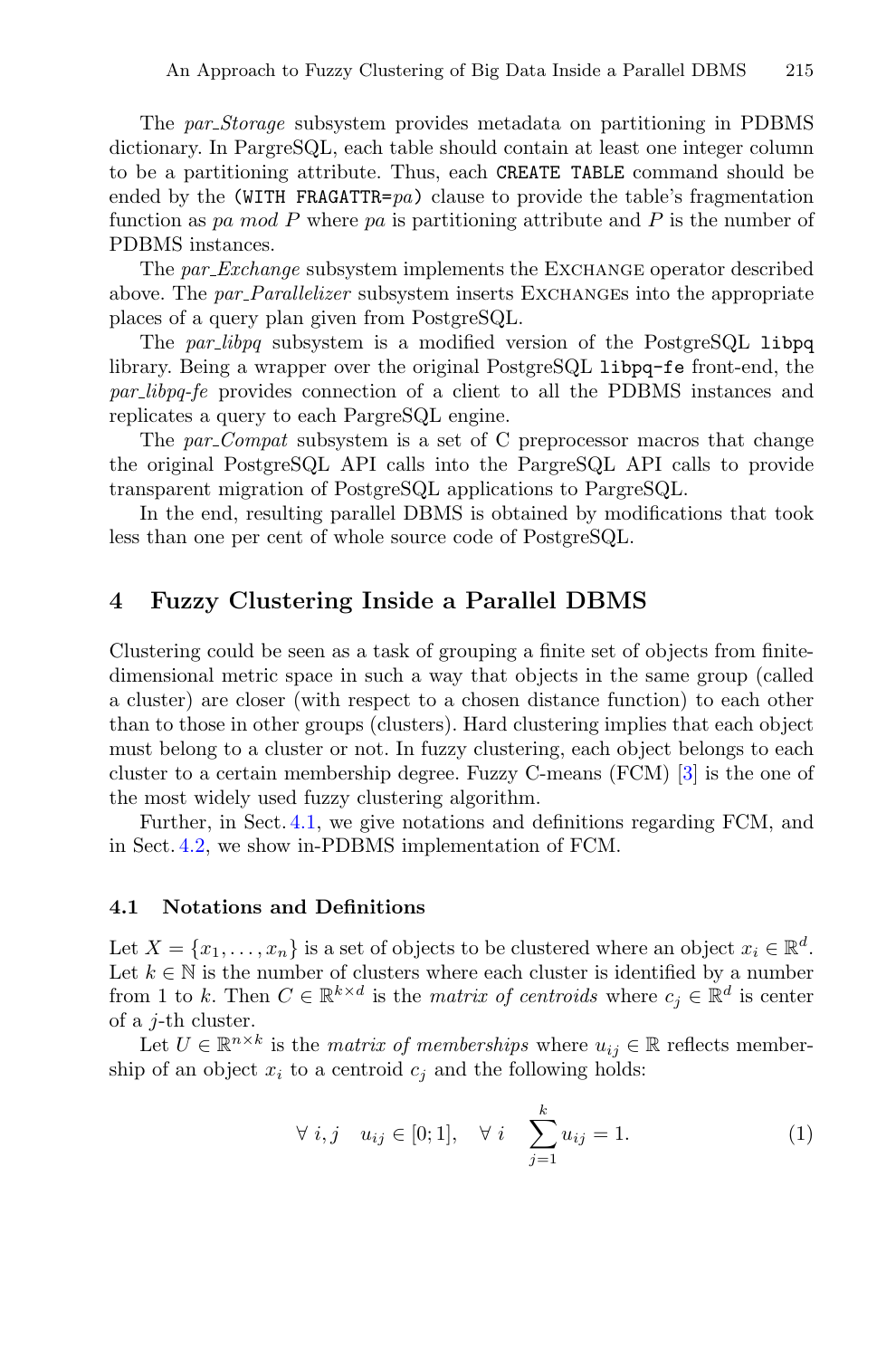The *objective function*  $J_{FCM}$  is defined as follows:

<span id="page-5-2"></span>
$$
J_{FCM}(X,k,m) = \sum_{i=1}^{n} \sum_{j=1}^{k} u_{ij}^{m} \rho^{2}(x_i, c_j)
$$
 (2)

where  $\rho : \mathbb{R}^d \times \mathbb{R}^d \to \mathbb{R}_+ \cup 0$  is the distance function to compute proximity of an object  $x_i$  to a centroid  $c_j$ , and  $m \in \mathbb{R}$   $(m > 1)$  is the fuzzyfication degree of  $J_{FCM}$  (the algorithm's parameter, which is usually taken as  $m = 2$ ). Without loss of generality, we may use the Euclidean distance, which is defined as follows:

$$
\rho^{2}(x_{i}, c_{j}) = \sum_{\ell=1}^{d} (x_{i\ell} - c_{j\ell})^{2}.
$$
\n(3)

FCM iteratively minimizes  $J_{FCM}$  according to the following formulas:

<span id="page-5-3"></span>
$$
\forall j, \ell \quad c_{j\ell} = \frac{\sum\limits_{i=1}^{n} u_{ij}^m \cdot x_{i\ell}}{\sum\limits_{i=1}^{n} u_{ij}^m}
$$
(4)

$$
u_{ij} = \sum_{t=1}^{k} \left( \frac{\rho(x_i, c_j)}{\rho(x_i, c_t)} \right)^{\frac{2}{1-m}}.
$$
 (5)

Finally, Algorithm [1](#page-5-1) depicts basic FCM.

#### Alg. 1. FCM(IN X,  $m, \varepsilon, k$ ; out U)

<span id="page-5-1"></span>1:  $U^{(0)} \leftarrow random(0..1); s \leftarrow 0$ 2: **repeat** 3: Compute  $C^{(s)}$  by (4) 4: Compute  $U^{(s)}$  and  $U^{(s+1)}$  by (5) 5:  $s \leftarrow s + 1$ 6: **until**  $\max_{ij} \{|u_{ij}^{(s+1)} - u_{ij}^{(s)}|\} \ge \varepsilon$ 7: **return** U

#### <span id="page-5-0"></span>**4.2 The PgFCM Algorithm**

The pgFCM algorithm is an in-PDBMS implementation of FCM. Our algorithm provides a database partitioned among the disks of computer cluster nodes, and performs fuzzy clustering by SQL queries where each database partition is processed independently by the respective instance of the PargreSQL DBMS described above.

Table [1](#page-6-0) depicts design of pgFCM database. Underlined column name specifies primary key, and double underlined column name specifies partitioning attribute of the respective table. To improve efficiency of query execution, we provide index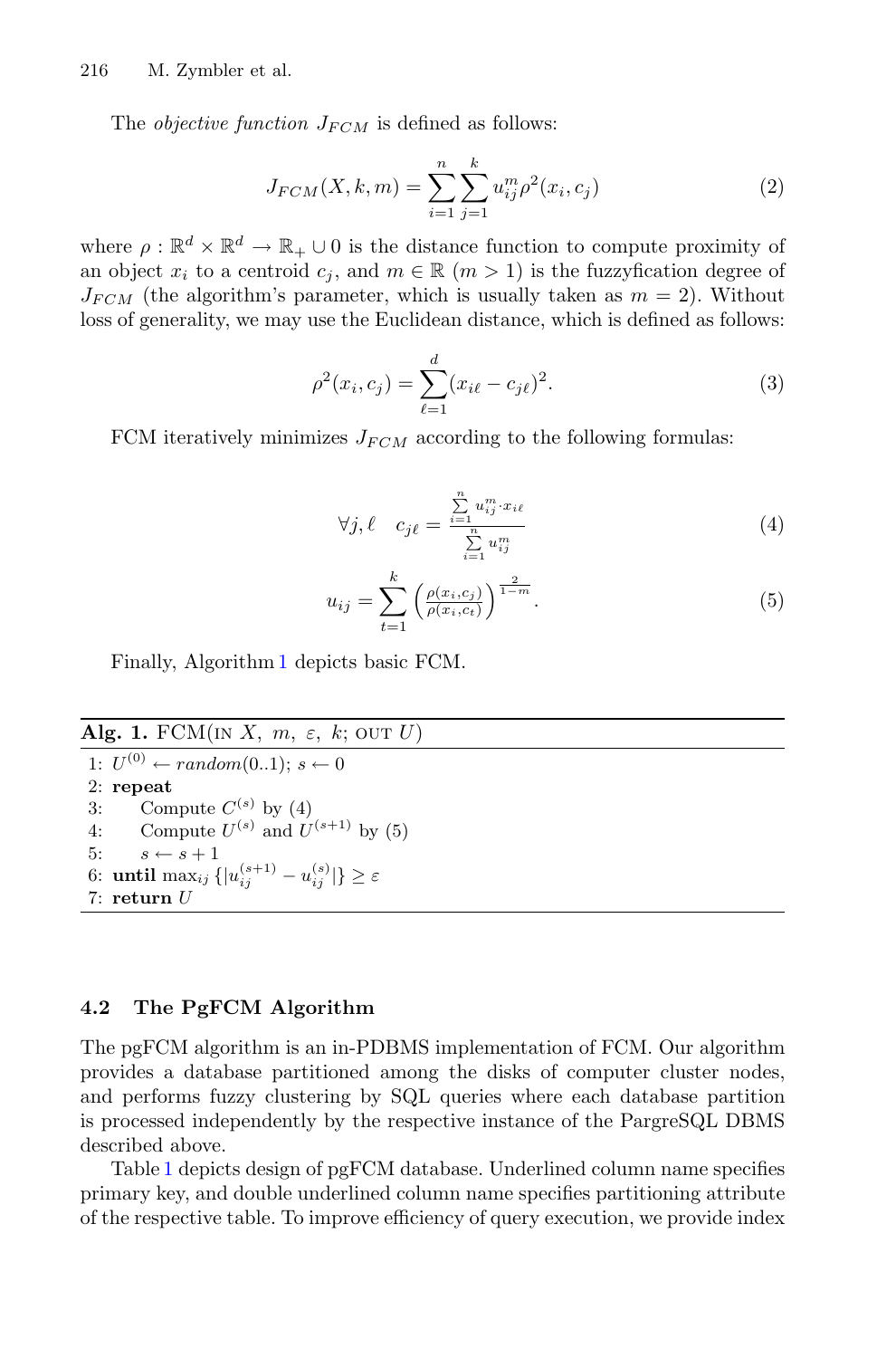<span id="page-6-0"></span>

| Table | Columns                                | Indexed $\text{column}(s)$ | Meaning                                                                                  |
|-------|----------------------------------------|----------------------------|------------------------------------------------------------------------------------------|
| SН    | $\underline{i},x_1,x_2,\ldots,x_d$     | $\dot{i}$                  | Set of objects $X$ ,<br>horizontal<br>representation                                     |
| SV    | $i, \ell, val$                         | $i, \ell, (i, \ell)$       | Set of objects $X$ ,<br>vertical<br>representation                                       |
| C     | $\underline{j}, \underline{\ell}, val$ | $\ell, (j, \ell)$          | Matrix of centroids<br>$C$ , vertical<br>representation                                  |
| SD.   | i, j, dist                             | i, (i, j)                  | Distances between<br>objects $x_i$ and<br>centroids $c_i$                                |
| U     | $\underline{i},j, val$                 | i, (i, j)                  | Matrix of<br>memberships $U$ at<br>the s-th step,<br>vertical<br>representation          |
| UT    | $\underline{i}, \underline{j}, val$    | (i, j)                     | Matrix of<br>memberships $U$ at<br>the $(s + 1)$ -th step,<br>vertical<br>representation |

**Table 1.** Database scheme of the pgFCM algorithm

file where indices by the primary key of the tables are automatically created, and the rest indices are created manually.

FCM computations  $(2)$ – $(5)$  require aggregations over columns of the input table, which are directly impossible in SQL. To overcome this, in addition to horizontal representation of the algorithm's key data, namely set of objects and the matrix of memberships, we provide their vertical representation. Such a technique allows for using SQL aggregation functions SUM and MAX while implementing computations in FCM as a set of SQL queries.

|--|

<span id="page-6-1"></span>1: Initialize table U, table SV

2: **repeat** 3: Compute centroids by modifying table C

- 4: Compute distances by modifying table SD
- 5: Compute memberships by modifying table UT
- 6: **TRUNCATE** U; **INSERT INTO** U **SELECT \* FROM** UT
- 7: <sup>δ</sup> <sup>←</sup> **SELECT max**(**abs**(UT.val <sup>U</sup>.val)) **FROM** UT, <sup>U</sup> **WHERE** UT.i=U.<sup>i</sup> **AND** UT. $i=U.$ *i*

9: **SELECT \* FROM** U

<sup>8:</sup> **until** <sup>δ</sup> <sup>≥</sup> <sup>ε</sup>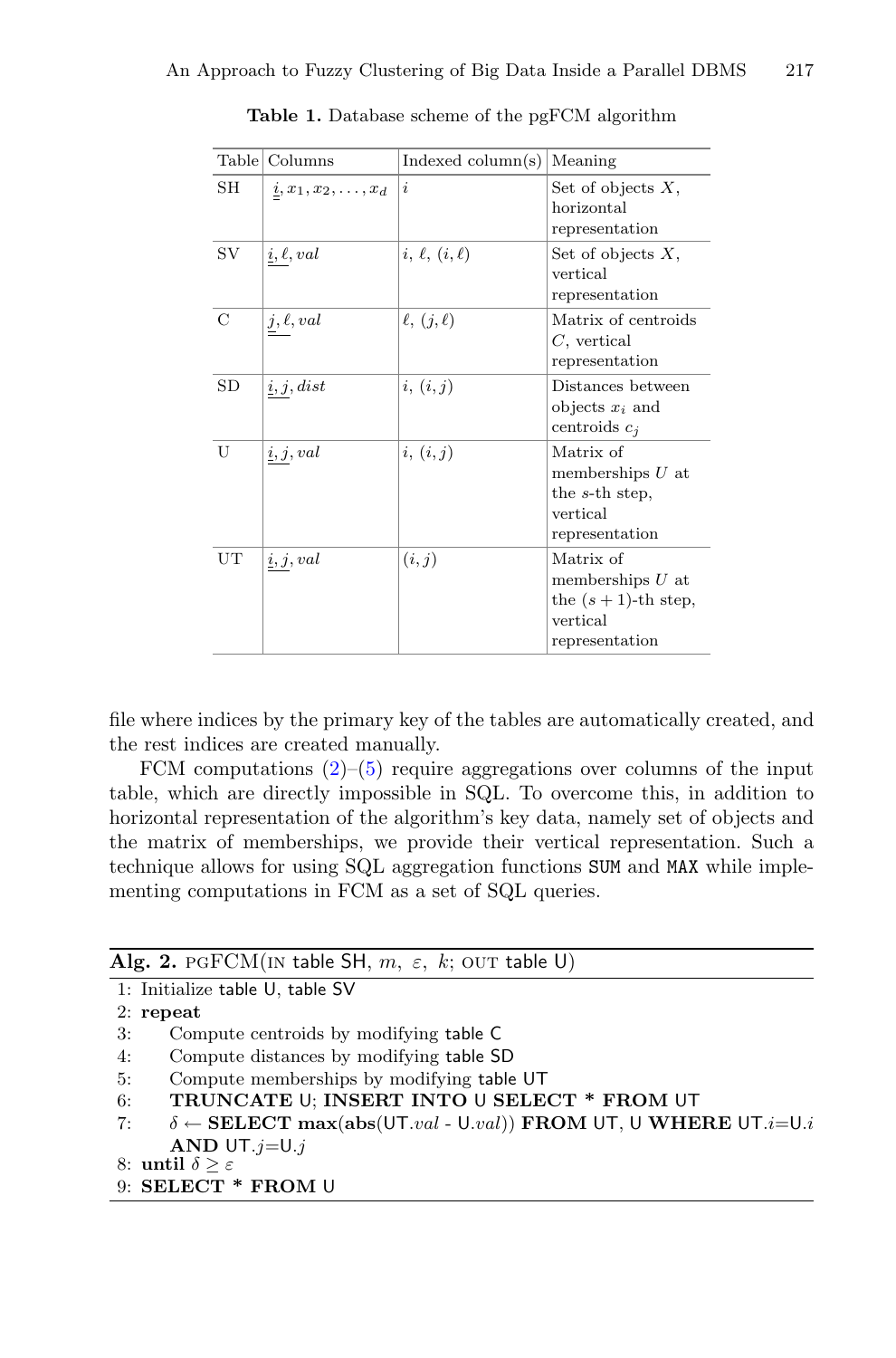Algorithm [2](#page-6-1) depicts implementation schema of pgFCM. The algorithm is implemented as an application in C language, which connects to all PargreSQL instances and performs computations by SQL queries over tables described in Table [1.](#page-6-0)

```
Initialization of table SV
  for each cnt \in 1..d do
\overline{2}INSERT INTO SV
\overline{3}SELECT SH. i, cnt, x_{cnt} FROM SH
\overline{4}Initialization of table U
\overline{5}for each i \in 1..n do
6 I
     for each i \in 1..k do
7
       INSERT INTO U VALUES (i, j, \text{random}(0..1))8
\circ UPDATE U SET val=val/U1 . tmpFROM (SELECT i, sum(val) AS tmp FROM U GROUP BY i) AS U1
10WHERE U1. i=U. i11
```
<span id="page-7-0"></span>**Fig. 3.** Implementation of initialization steps of pgFCM

Figure [3](#page-7-0) shows how to form vertical representation of the SH table, and initialize the U table according to  $(1)$ .

```
1 Computing centroids by modifying table C
2 INSERT INTO C
 \begin{bmatrix} \text{SELECT } R, j, \text{ SV}, \ell, \text{ sum}(R, s * \text{ SV}, val) / \text{sum}(R, s) \text{ AS } val \end{bmatrix}\mathbf{FROM} (SELECT i, j, U . val \hat{m} AS s FROM U) AS R, SV
\mathbf{S} WHERE R. i=SV. i\begin{bmatrix} 6 \end{bmatrix} GROUP BY j, \ell;7 Computing d istances by modifying table SD
8 INSERT INTO SD
9 SELECT i, j, sqrt (\text{sum}((S\vee val-C.val)^2)) AS dist
10 FROM SV , C
\text{11} WHERE SV. \ell = C \cdot \ell;
\begin{array}{c|c|c|c}\n\hline\n\textbf{12} & \textbf{GROUP BY} & i, & j; \n\end{array}13 Computing memberships by modifying table UT
14 INSERT INTO UT
15 SELECT i, j, SD. dist<sup>\hat{}(2^{(1-m)}) *SD1. den AS val</sup>
\text{FROM} (SELECT i, 1/\text{sum}(dist \hat{i}(m-1)) ) AS den FROM SD
\begin{bmatrix} 17 \end{bmatrix} GROUP BY i) AS SD1, SD
_{18} WHERE SD i=SD1 i;
```
<span id="page-7-1"></span>**Fig. 4.** Implementation of computing steps of pgFCM

Figure [4](#page-7-1) depicts computational steps of the pgFCM algorithm. While modifying the UT table, we exploit the following version of  $(5)$ , which is more convenient for computations in SQL: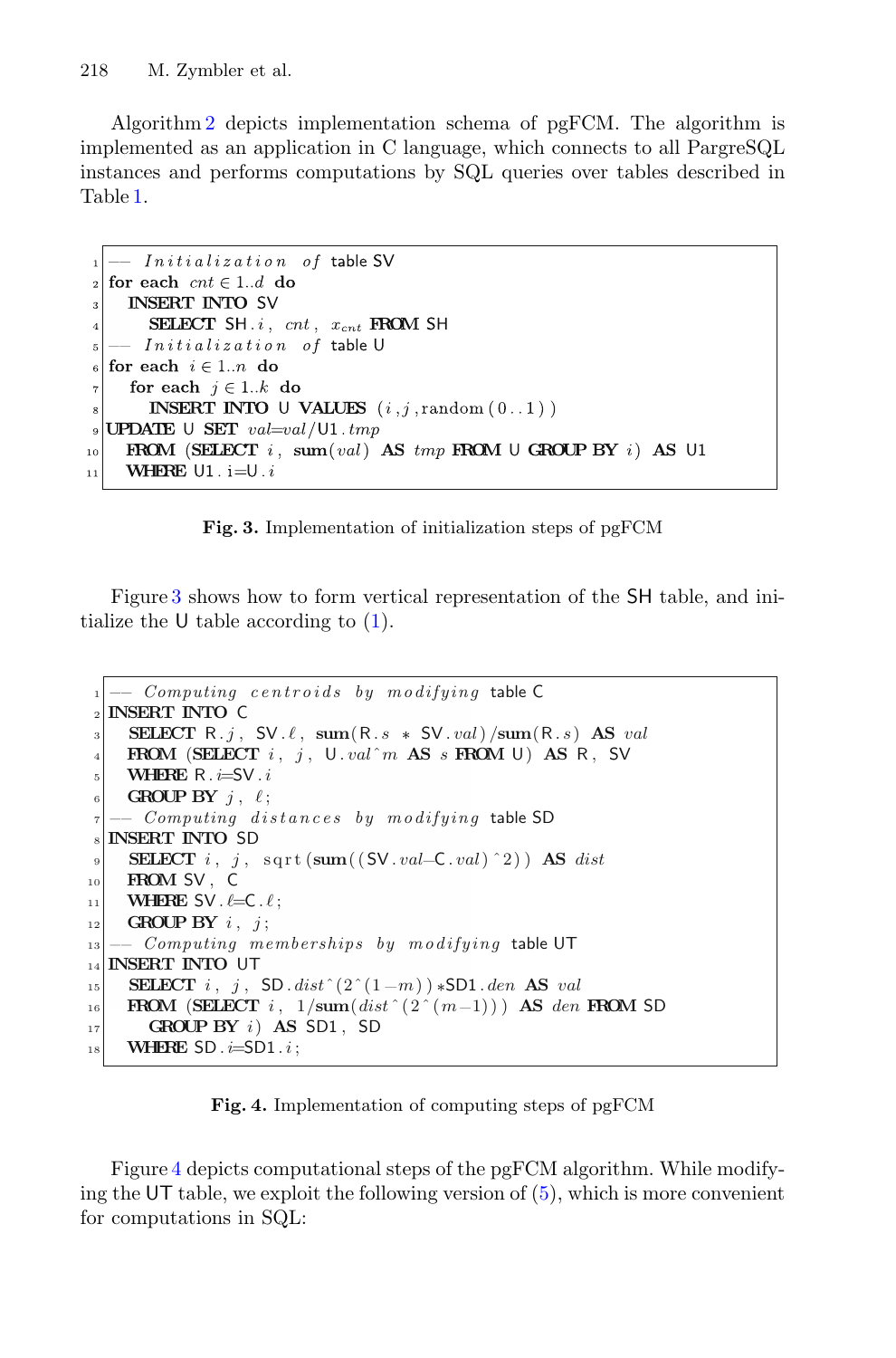$$
u_{ij} = \rho^{\frac{2}{1-m}}(x_i, c_j) \cdot \left(\sum_{t=1}^k \rho^{\frac{2}{m-1}}(x_i, c_t)\right)^{-1}.
$$
 (6)

#### <span id="page-8-0"></span>**5 The Experiments**

We evaluated the proposed algorithm in experiments conducted on the Tornado SUSU supercomputer [\[11\]](#page-10-11). In the experiments, we compared the performance of pgFCM with the following analogs.

In [\[6](#page-10-12)], Ghadiri *et al.* presented BigFCM, the MapReduce-based fuzzy clustering algorithm. BigFCM was evaluated on a computer cluster of one master and 8 slave nodes over the HIGGS dataset [\[2\]](#page-10-13) consisting of  $1.1 \cdot 10^7$  the 29dimensional objects. Hidri *et al.* [\[9\]](#page-10-14) proposed the parallel WCFC (Weighted Consensus Fuzzy Clustering) algorithm. In the experiments, WCFC was evaluated on a computer cluster of 20 nodes over the KDD99 dataset [\[1\]](#page-9-1) consisting of  $4.9 \cdot 10^6$  the 41-dimensional objects. According to the experimental evaluation performed by the authors of the above-mentioned algorithms, both BigFCM and WCFC overtake other out-of-DBMS parallel implementations of FCM, namely MR-FCM [\[12\]](#page-10-15) and Mahout FKM [\[30](#page-12-1)].



<span id="page-8-1"></span>**Fig. 5.** Comparison of pgFCM with analogs

We ran pgFCM on Tornado SUSU with a reduced number of nodes to make the peak performance of our system approximately equal to that of the system on which the corresponding competitor was evaluated. Throughout the experiments, we used the same datasets that were employed for the evaluation of the competitors. For comparison purposes, we used the run times reported in the respective papers [\[6,](#page-10-12)[9](#page-10-14)].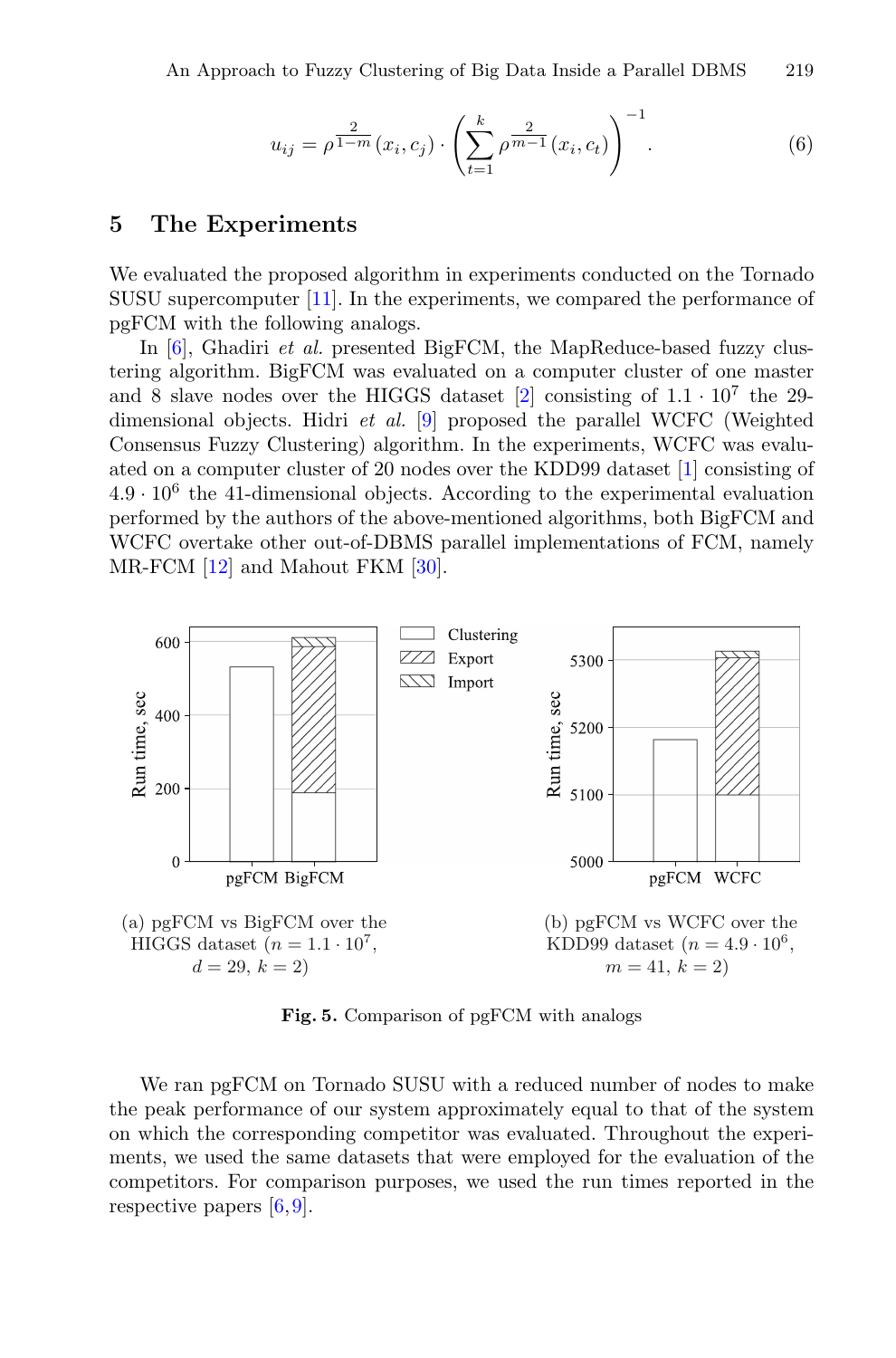For out-of-DBMS analogs, we measured the run time needed to export the initial dataset from the PostgreSQL DBMS (as conversion of a table to CSV file) and import the clustering results back into PostgreSQL (as loading of a CSV file into DBMS as a table), and added these overhead costs to the clustering running time of analogs. We assume the typical scenario when the data to be clustered are stored in a DBMS, and it is necessary to export the data outside the DBMS before clustering and import clustering results back into the DBMS after clustering.

Experimental results are depicted in Fig. [5.](#page-8-1) As can be seen, pgFCM is inferior to analogs in the performance of clustering. However, unlike the analogs, pgFCM performs clustering inside a PDBMS and does not need to export data and import results, and we can see that the proposed algorithm outruns analogs with respect to the overhead costs on export-import data.

### <span id="page-9-0"></span>**6 Conclusions**

In this paper, we addressed the task of mining in very large data sets inside a relational DBMSs, which remain the basic tool for data processing in various subject domains. Integration of data mining methods with relational DBMS avoids export-import bottleneck and provides the end-user with all the built-in DBMS services (query optimization, data consistency and security, etc.).

To effectively process very large databases, we encapsulate parallelism into the PostgreSQL open-source DBMS. Resulting parallel DBMS (called PargreSQL) is obtained by small-scale modifications of the original source code of PostgreSQL. Such modifications took less than one per cent of whole source code of PostgreSQL.

In this study, we implement Fuzzy C-Means clustering algorithm inside PargreSQL. The algorithms is implemented as an application in C language, which utilizes PargreSQL API. We design the algorithm's database in a way that allows for employing SQL row aggregation functions. We carry out experiments on computer cluster system using referenced data sets and compare our approach with parallel out-of-DBMS solutions. The experimental evaluation shows that the proposed approach overtakes analogs with respect to overhead on export data outside a DBMS and import results of analysis back into a DBMS.

In further studies, we plan to apply PargreSQL to other data mining problems over very large databases, e.g. association rules and classification.

**Acknowledgments.** The study was financially supported by the Ministry of Science and Higher Education of the Russian Federation within the framework of the Russian Federal Program for the Development of Russian Science and Technology from 2014 to 2020; project identifier: RFMEFI57818X0265 (contract no. 075-15-2019-1339  $(14.578.21.0265)$ ).

## **References**

<span id="page-9-1"></span>1. KDD Cup 1999 Data. [http://kdd.ics.uci.edu/databases/kddcup99/kddcup99.](http://kdd.ics.uci.edu/databases/kddcup99/kddcup99.html) [html.](http://kdd.ics.uci.edu/databases/kddcup99/kddcup99.html) Accessed 01 July 2019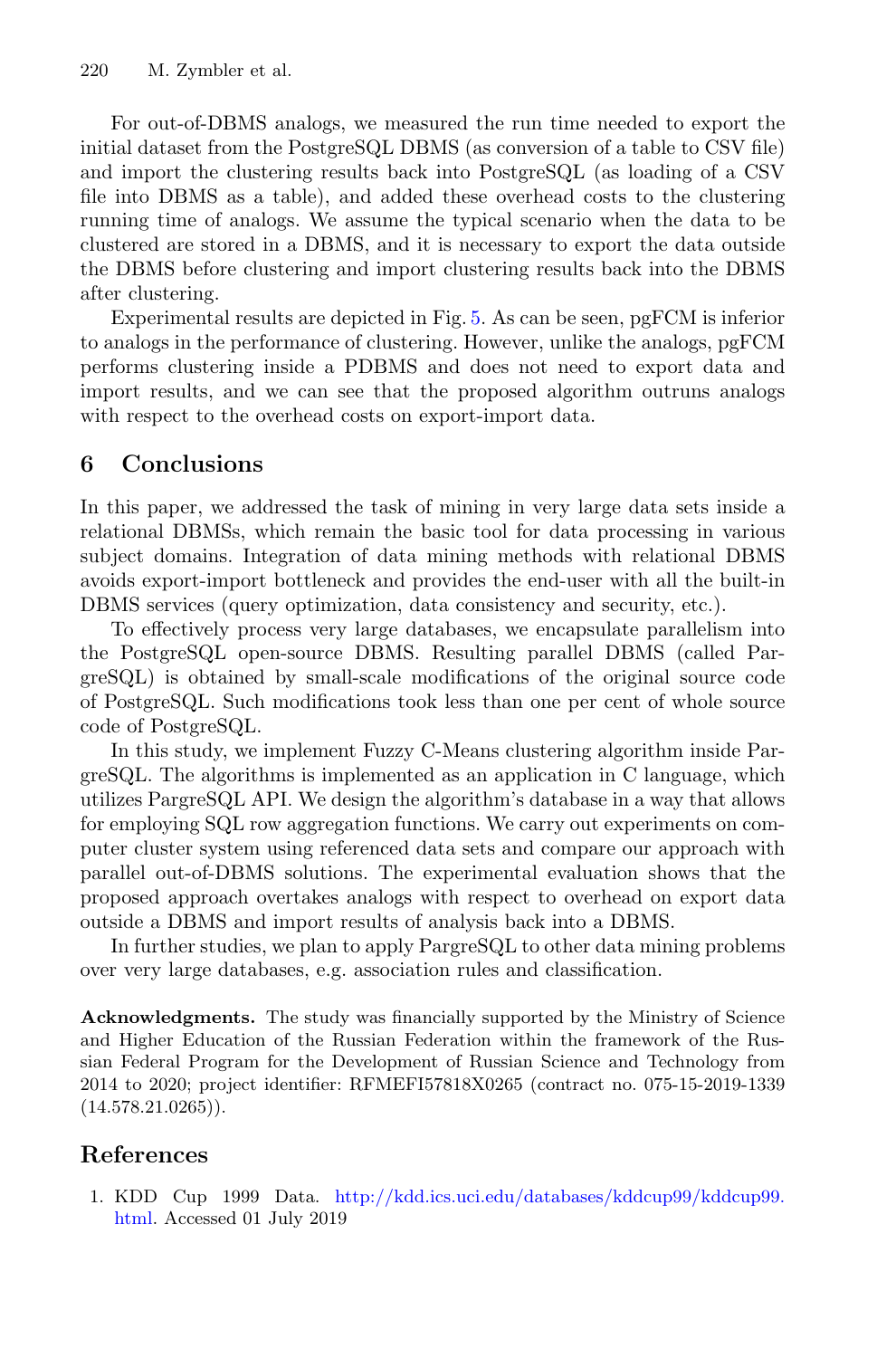- <span id="page-10-13"></span>2. Baldi, P., Sadowski, P., Whiteson, D.: Searching for exotic particles in high-energy physics with deep learning. Nat. Commun. **4**, 4308 (2014). [https://doi.org/10.](https://doi.org/10.1038/ncomms5308) [1038/ncomms5308](https://doi.org/10.1038/ncomms5308)
- <span id="page-10-10"></span>3. Bezdek, J.C.: Pattern Recognition with Fuzzy Objective Function Algorithms. Springer, New York (1981). <https://doi.org/10.1007/978-1-4757-0450-1>
- <span id="page-10-9"></span>4. DeWitt, D.J., Gray, J.: Parallel database systems: the future of high performance database systems. Commun. ACM **35**(6), 85–98 (1992). [https://doi.org/10.1145/](https://doi.org/10.1145/129888.129894) [129888.129894](https://doi.org/10.1145/129888.129894)
- <span id="page-10-7"></span>5. Feng, X., Kumar, A., Recht, B., Ré, C.: Towards a unified architecture for in-RDBMS analytics. In: Proceedings of the ACM SIGMOD International Conference on Management of Data, SIGMOD 2012, Scottsdale, AZ, USA, 20–24 May 2012, pp. 325–336 (2012). <https://doi.org/10.1145/2213836.2213874>
- <span id="page-10-12"></span>6. Ghadiri, N., Ghaffari, M., Nikbakht, M.A.: BigFCM: fast, precise and scalable FCM on hadoop. Future Gener. Comput. Syst. **77**, 29–39 (2017). [https://doi.org/](https://doi.org/10.1016/j.future.2017.06.010) [10.1016/j.future.2017.06.010](https://doi.org/10.1016/j.future.2017.06.010)
- <span id="page-10-0"></span>7. Han, J., et al.: DBMiner: a system for mining knowledge in large relational databases. In: Proceedings of the 2nd International Conference on Knowledge Discovery and Data Mining (KDD 1996), pp. 250–255, Portland (1996). [http://www.](http://www.aaai.org/Library/KDD/1996/kdd96-041.php) [aaai.org/Library/KDD/1996/kdd96-041.php](http://www.aaai.org/Library/KDD/1996/kdd96-041.php)
- <span id="page-10-6"></span>8. Hellerstein, J.M., et al.: The MADlib analytics library or MAD skills, the SQL. PVLDB **5**(12), 1700–1711 (2012). <https://doi.org/10.14778/2367502.2367510>
- <span id="page-10-14"></span>9. Hidri, M.S., Zoghlami, M.A., Ayed, R.B.: Speeding up the large-scale consensus fuzzy clustering for handling big data. Fuzzy Sets Syst. **348**, 50–74 (2018). [https://](https://doi.org/10.1016/j.fss.2017.11.003) [doi.org/10.1016/j.fss.2017.11.003](https://doi.org/10.1016/j.fss.2017.11.003)
- <span id="page-10-1"></span>10. Imielinski, T., Virmani, A.: MSQL: a query language for database mining. Data Min. Knowl. Discov. **3**(4), 373–408 (1999). [https://doi.org/10.1023/A:](https://doi.org/10.1023/A:1009816913055) [1009816913055](https://doi.org/10.1023/A:1009816913055)
- <span id="page-10-11"></span>11. Kostenetskiy, P., Semenikhina, P.: SUSU supercomputer resources for industry and fundamental science. In: 2018 Global Smart Industry Conference (GloSIC), Chelyabinsk, Russia, 13–15 November 2018, p. 8570068 (2018). [https://doi.org/](https://doi.org/10.1109/GloSIC.2018.8570068) [10.1109/GloSIC.2018.8570068](https://doi.org/10.1109/GloSIC.2018.8570068)
- <span id="page-10-15"></span>12. Ludwig, S.A.: MapReduce-based fuzzy c-means clustering algorithm: implementation and scalability. Int. J. Mach. Learn. Cybern. **6**(6), 923–934 (2015). [https://](https://doi.org/10.1007/s13042-015-0367-0) [doi.org/10.1007/s13042-015-0367-0](https://doi.org/10.1007/s13042-015-0367-0)
- <span id="page-10-8"></span>13. Mahajan, D., Kim, J.K., Sacks, J., Ardalan, A., Kumar, A., Esmaeilzadeh, H.: In-RDBMS hardware acceleration of advanced analytics. PVLDB **11**(11), 1317–1331 (2018). <https://doi.org/10.14778/3236187.3236188>
- <span id="page-10-5"></span>14. McCaffrey, J.D.: A hybrid system for analyzing very large graphs. In: 9th International Conference on Information Technology: New Generations, ITNG 2012, Las Vegas, Nevada, USA, 16–18 April 2012, pp. 253–257 (2012). [https://doi.org/10.](https://doi.org/10.1109/ITNG.2012.43) [1109/ITNG.2012.43](https://doi.org/10.1109/ITNG.2012.43)
- <span id="page-10-2"></span>15. Meo, R., Psaila, G., Ceri, S.: A new SQL-like operator for mining association rules. In: Proceedings of 22th International Conference on Very Large Data Bases, VLDB 1996, 3–6 September 1996, Mumbai, India, pp. 122–133 (1996). [http://www.vldb.](http://www.vldb.org/conf/1996/P122.PDF) [org/conf/1996/P122.PDF](http://www.vldb.org/conf/1996/P122.PDF)
- <span id="page-10-3"></span>16. Miniakhmetov, R., Zymbler, M.: Integration of the fuzzy c-means algorithm into PostgreSQL. Numer. Methods Program. **13**, 46–52 (2012). [https://num-meth.srcc.](https://num-meth.srcc.msu.ru/english/zhurnal/tom_2012/v13r207.html) [msu.ru/english/zhurnal/tom](https://num-meth.srcc.msu.ru/english/zhurnal/tom_2012/v13r207.html) 2012/v13r207.html
- <span id="page-10-4"></span>17. Ordonez, C.: Integrating k-means clustering with a relational DBMS using SQL. IEEE Trans. Knowl. Data Eng. **18**(2), 188–201 (2006) [https://doi.org/10.1109/](https://doi.org/10.1109/TKDE.2006.31) [TKDE.2006.31](https://doi.org/10.1109/TKDE.2006.31)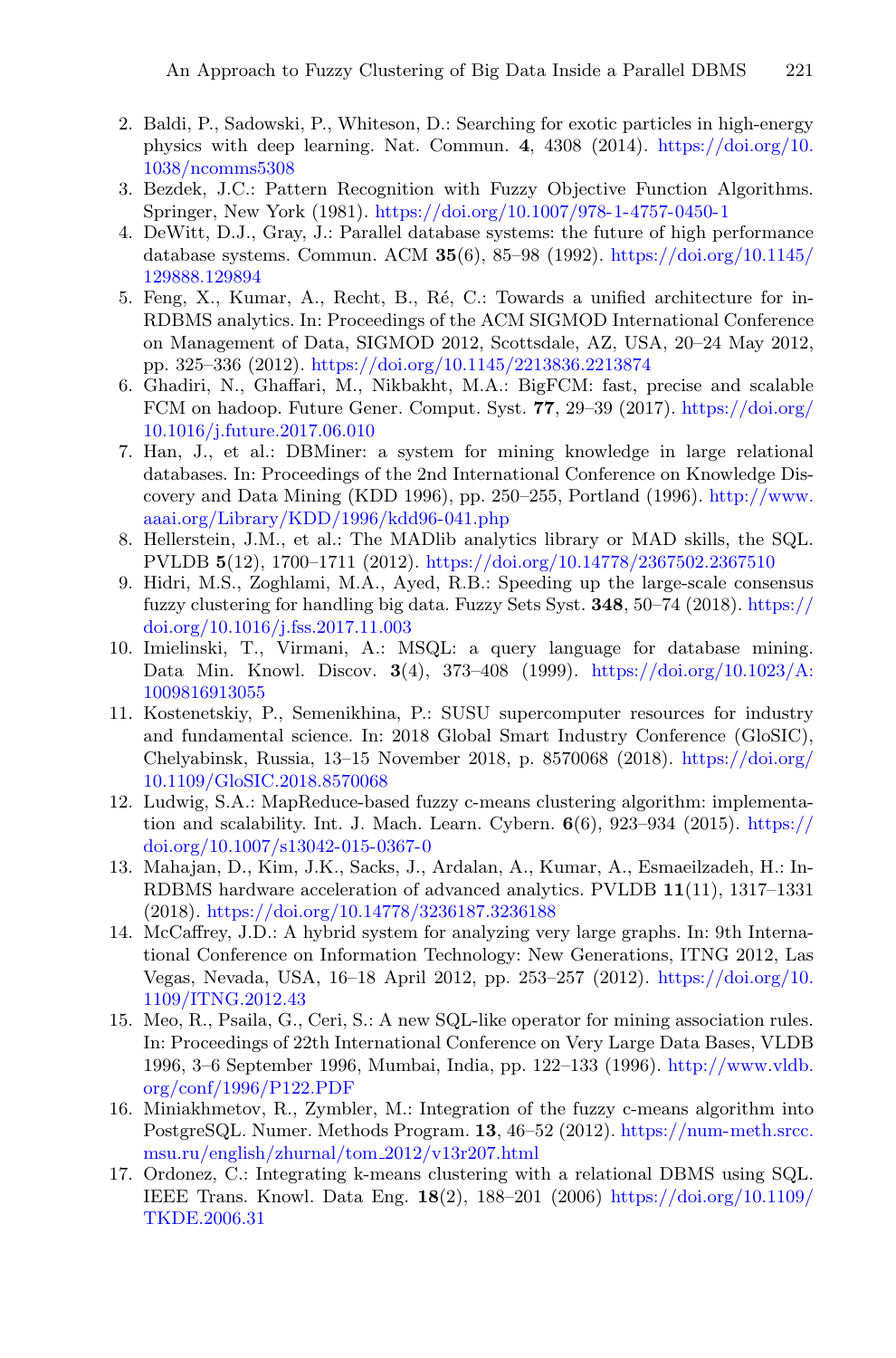- <span id="page-11-0"></span>18. Ordonez, C.: Can we analyze big data inside a DBMS? In: Proceedings of the 16th International Workshop on Data warehousing and OLAP, DOLAP 2013, San Francisco, CA, USA, 28 October 2013, pp. 85–92 (2013). [https://doi.org/10.1145/](https://doi.org/10.1145/2513190.2513198) [2513190.2513198](https://doi.org/10.1145/2513190.2513198)
- <span id="page-11-4"></span>19. Ordonez, C., Pitchaimalai, S.K.: Bayesian classifiers programmed in SQL. IEEE Trans. Knowl. Data Eng. **22**(1), 139–144 (2010). [https://doi.org/10.1109/TKDE.](https://doi.org/10.1109/TKDE.2009.127) [2009.127](https://doi.org/10.1109/TKDE.2009.127)
- <span id="page-11-9"></span>20. Pan, C.S., Zymbler, M.L.: Taming elephants, or how to embed parallelism into PostgreSQL. In: Decker, H., Lhotská, L., Link, S., Basl, J., Tjoa, A.M. (eds.) DEXA 2013. LNCS, vol. 8055, pp. 153–164. Springer, Heidelberg (2013). [https://](https://doi.org/10.1007/978-3-642-40285-2_15) [doi.org/10.1007/978-3-642-40285-2](https://doi.org/10.1007/978-3-642-40285-2_15) 15
- <span id="page-11-6"></span>21. Pan, C.S., Zymbler, M.L.: Very large graph partitioning by means of parallel DBMS. In: Catania, B., Guerrini, G., Pokorný, J. (eds.) ADBIS 2013. LNCS, vol. 8133, pp. 388–399. Springer, Heidelberg (2013). [https://doi.org/10.1007/978-](https://doi.org/10.1007/978-3-642-40683-6_29) [3-642-40683-6](https://doi.org/10.1007/978-3-642-40683-6_29) 29
- <span id="page-11-10"></span>22. Pan, C.S., Zymbler, M.L.: Encapsulation of partitioned parallelism into opensource database management systems. Program. Comput. Softw. **41**(6), 350–360 (2015). <https://doi.org/10.1134/S0361768815060067>
- <span id="page-11-7"></span>23. Rechkalov, T., Zymbler, M.: An approach to data mining inside PostgreSQL based on parallel implementation of UDFs. In: Selected Papers of the XIX International Conference on Data Analytics and Management in Data Intensive Domains (DAM-DID/RCDL 2017), Moscow, Russia, 9–13 October 2017, vol. 2022, pp. 114–121 (2017). <http://ceur-ws.org/Vol-2022/paper20.pdf>
- <span id="page-11-8"></span>24. Rechkalov, T., Zymbler, M.: Integrating DBMS and parallel data mining algorithms for modern many-core processors. In: Kalinichenko, L., Manolopoulos, Y., Malkov, O., Skvortsov, N., Stupnikov, S., Sukhomlin, V. (eds.) DAMDID/RCDL 2017. CCIS, vol. 822, pp. 230–245. Springer, Cham (2018). [https://doi.org/10.](https://doi.org/10.1007/978-3-319-96553-6_17) [1007/978-3-319-96553-6](https://doi.org/10.1007/978-3-319-96553-6_17) 17
- <span id="page-11-5"></span>25. Sattler, K., Dunemann, O.: SQL database primitives for decision tree classifiers. In: Proceedings of the 2001 ACM CIKM International Conference on Information and Knowledge Management, Atlanta, Georgia, USA, 5–10 November 2001, pp. 379–386 (2001). <https://doi.org/10.1145/502585.502650>
- <span id="page-11-2"></span>26. Shang, X., Sattler, K.-U., Geist, I.: SQL based frequent pattern mining with FPgrowth. In: Seipel, D., Hanus, M., Geske, U., Bartenstein, O. (eds.) INAP/WLP -2004. LNCS (LNAI), vol. 3392, pp. 32–46. Springer, Heidelberg (2005). [https://](https://doi.org/10.1007/11415763_3) [doi.org/10.1007/11415763](https://doi.org/10.1007/11415763_3) 3
- <span id="page-11-3"></span>27. Sidló, C.I., Lukács, A.: Shaping SQL-based frequent pattern mining algorithms. In: Bonchi, F., Boulicaut, J.-F. (eds.) KDID 2005. LNCS, vol. 3933, pp. 188–201. Springer, Heidelberg (2006). [https://doi.org/10.1007/11733492](https://doi.org/10.1007/11733492_11) 11
- <span id="page-11-11"></span>28. Sokolinsky, L.B.: Organization of parallel query processing in multiprocessor database machines with hierarchical architecture. Program. Comput. Softw. **27**(6), 297–308 (2001). <https://doi.org/10.1023/A:1012706401123>
- <span id="page-11-1"></span>29. Sun, P., Huang, Y., Zhang, C.: Cluster-by: an efficient clustering operator in emergency management database systems. In: Gao, Y., et al. (eds.) WAIM 2013. LNCS, vol. 7901, pp. 152–164. Springer, Heidelberg (2013). [https://doi.org/10.1007/978-](https://doi.org/10.1007/978-3-642-39527-7_17) [3-642-39527-7](https://doi.org/10.1007/978-3-642-39527-7_17) 17